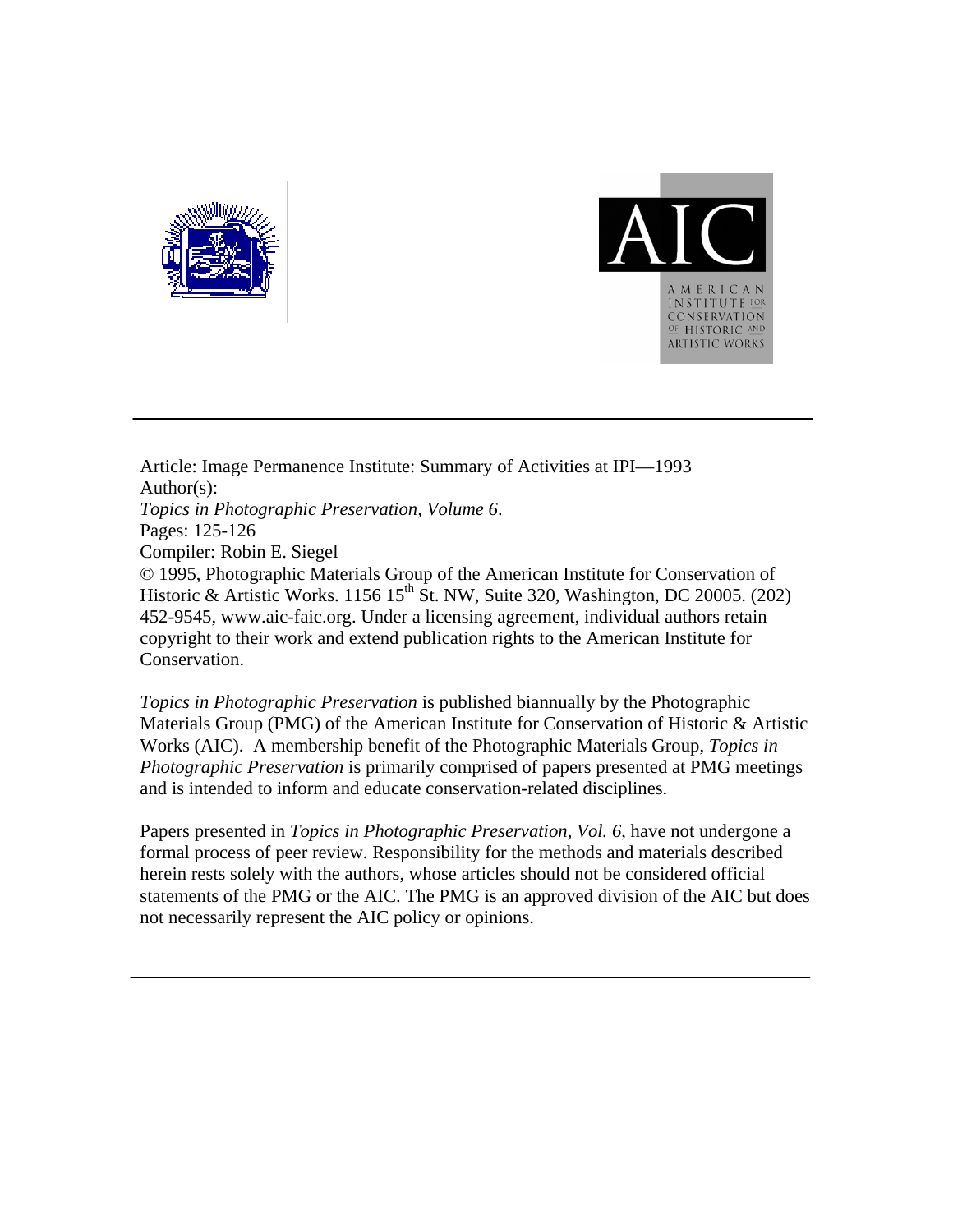## Image Permanence Institute

## **Summary of Activities at IPI-1993**

Image Permanence Institute (IPI), the research and testing laboratory for image preservation studies, is an important information source for museums, libraries, film archives, and the imaging industry. IPI is cosponsored by IS&T and RIT, and it currently has a staff of ten full-time employees. Mentioned below are some of IPI's research and standards activities for the year 1993.

At the end of September 1993, work was concluded on a four-year exploratory survey designed to identify which pollutant gases are a potential threat to different types of library microforms. This study established the sensitivity of chromogenic dyes in modem color photographic materials to the oxidant gases ozone and nitrogen dioxide. It also outlined the possibility of severe fading and mirroring of image silver when exposed to low levels of mixed oxidizing and reducing gases. A paper reporting these results will be presented in May of this year at both the IS&T meeting in Boston and the Second ARSAG\* International Symposium in Paris. IPI is proceeding with follow-up research in a new pollution study entitled "Enclosures and Air Pollution in Image Preservation," which began October 1, 1993; this will be an investigation of the long-term effects of low levels of pollutant gases and the possible mitigating effects of enclosures.

IPI's three-year study of the effects of polysulfide treatment on degraded and undegraded vintage microfilms is in its second year and is progressing on schedule. Data from this project will make possible a definitive recommendation on the use of polysulfide on existing microfilm collections, and will augment the data collected during IPI's earlier research into the polysulfide treatment of fresh silver film images. A paper on the polysulfide treatment of microfilm is currently under review by IS&T and will be presented at the May 1994 ARSAG meeting.

The *IPI Storage Guide for Acetate Film,* published in 1993, has been favorably received by the preservation community. This publication is based on quantitative data describing the relationship between storage temperature/RH conditions and the life expectancy of acetate film. The data were compiled during IPI's study of the "vinegar syndrome," and are presented in three useful formats-a double-sided time/temperature/RH wheel, time contour graphs, and a "time out of storage" table. Accompanying these three components is a 24-page booklet that explains the time/ temperature/RH relationship, describes common types of film base and symptoms of their deterioration, and explains how temperature and RH can be used to extend the life of the film.

"Acetate II"—IPI's NEH-supported investigation into the degradation of still and cinematic cellulose acetate safety films-was concluded at the end of January 1994. IPI staff are now preparing three papers reporting the results of this work.

Under the sponsorship of the University of Rochester, IPI received funds from The New York State Program for the Conservation and Preservation of Library Research Materials for a two-year

\* Association for Scientific Research of Graphic Arts Films